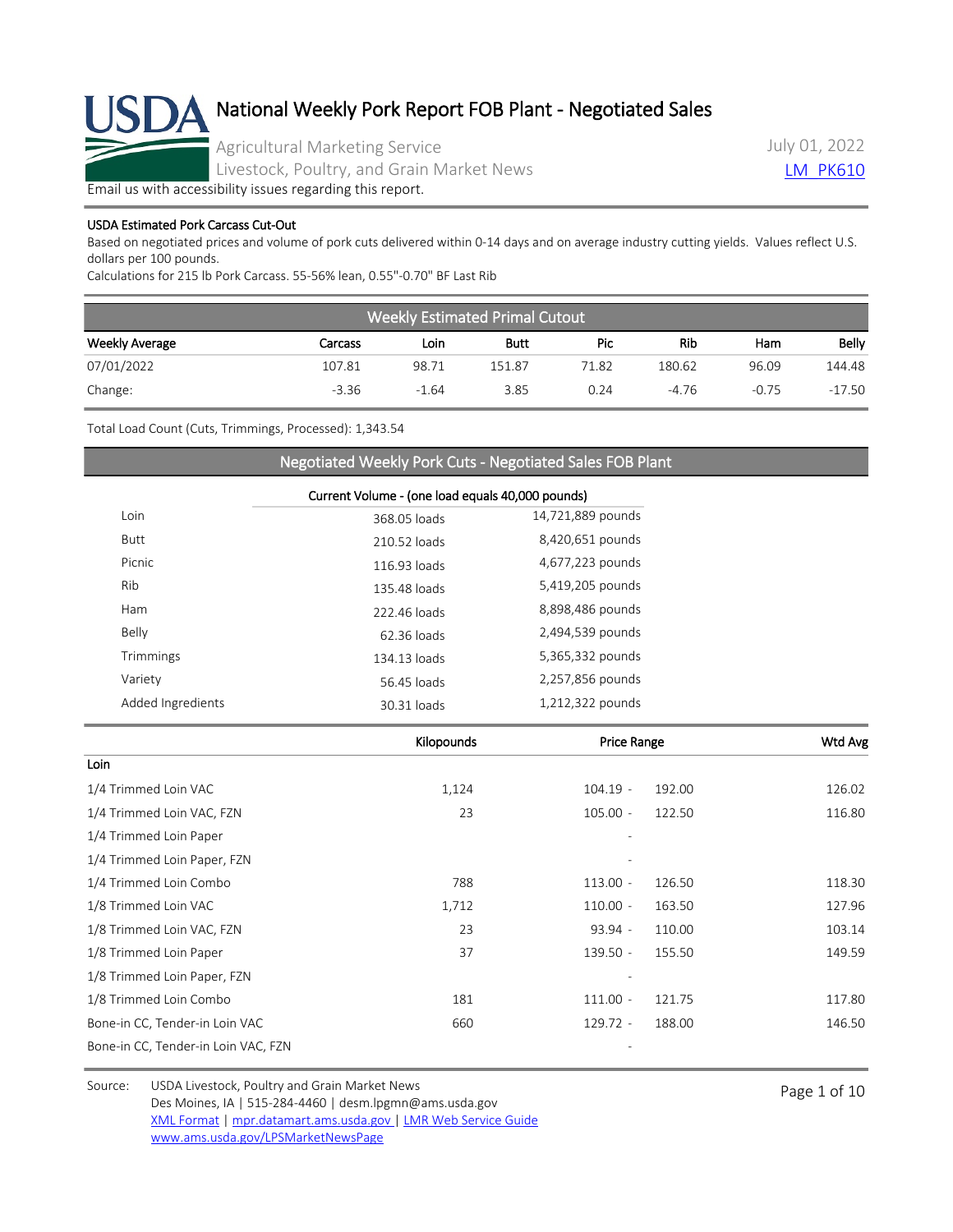Agricultural Marketing Service Livestock, Poultry, and Grain Market News July 01, 2022 **[LM\\_PK610](https://mpr.datamart.ams.usda.gov/ws/report/v1/pork/LM_PK610?filter=%7B%22filters%22:%5B%7B%22fieldName%22:%22Report%20date%22,%22operatorType%22:%22EQUAL%22,%22values%22:%5B%227/1/2022%22%5D%7D%5D%7D)** 

[Email us with accessibility issues regarding this report.](mailto:mpr.lpgmn@ams.usda.gov?subject=508%20Issue)

| Loin                               |       |            |        |        |
|------------------------------------|-------|------------|--------|--------|
| Bone-in CC, Tender-in Loin Combo   |       |            |        |        |
| B-In CC, Tender-in, FLON Loin      | 378   | 130.96 -   | 254.25 | 154.72 |
| B-In CC, Tender-in, FLON Loin, FZN |       |            |        |        |
| Bnls CC Strap-on                   | 2,008 | $109.00 -$ | 167.00 | 127.77 |
| Bnls CC Strap-on, FZN              | 13    | $104.32 -$ | 115.00 | 114.37 |
| Bnls CC Strap-off                  | 2,030 | 104.87 -   | 178.60 | 146.15 |
| Bnls CC Strap-off, FZN             | 3     | 157.54 -   | 160.00 | 158.26 |
| Bnls CC Strap-on, 1/2 cut          | 242   | 122.64 -   | 169.50 | 142.22 |
| Bnls CC Strap-on, 1/2 cut, FZN     |       |            |        |        |
| Bnls CC Strap-off, 1/2 cut         | 3     | 171.07 -   | 179.83 | 177.01 |
| Bnls CC Strap-off, 1/2 cut, FZN    |       |            |        |        |
| Whole Bnls Strap-on                |       |            |        |        |
| <b>Boneless Sirloin</b>            | 1,091 | $101.26 -$ | 159.93 | 122.89 |
| Boneless Sirloin, FZN              | 58    | $115.00 -$ | 119.00 | 115.51 |
| Boneless Sirloin, Combo            | 93    | $121.00 -$ | 147.00 | 125.93 |
| Bone-in Sirloin                    | 708   | 74.95 -    | 117.45 | 98.46  |
| Bone-in Sirloin, FZN               | 45    | $69.00 -$  | 82.25  | 70.34  |
| <b>Blade Ends</b>                  | 86    | 84.08 -    | 115.50 | 93.07  |
| Blade Ends, FZN                    |       |            |        |        |
| Tenderloin                         | 664   | 149.53 -   | 267.43 | 203.98 |
| Tenderloin, FZN                    | 53    | 179.00 -   | 225.72 | 184.89 |
| Tenderloin, 1 pc vac               | 7     | 226.07 -   | 370.00 | 336.59 |
| Tenderloin, 1 pc vac, FZN          |       |            |        |        |
| <b>Butt Tender</b>                 |       |            |        |        |
| Butt Tender, FZN                   |       |            |        |        |
| Backribs 2.0#/up                   | 352   | 250.46 -   | 360.61 | 295.30 |
| Backribs 2.0#/up, FZN              | 157   | $271.00 -$ | 413.16 | 367.99 |
| Backribs 2.0#/up 1 Pc Vac          | 568   | $210.53 -$ | 419.00 | 304.12 |
| Backribs 2.0#/up 1 Pc Vac, FZN     | 1,360 | $222.00 -$ | 401.29 | 283.61 |
| Riblets                            |       |            |        |        |
| Riblets, FZN                       | 232   | 77.50 -    | 148.75 | 118.36 |
| <b>Butt</b>                        |       |            |        |        |
| 1/4 Trim Butt VAC                  | 2,534 | $116.14 -$ | 211.39 | 174.73 |
| 1/4 Trim Butt VAC, FZN             | 179   | 124.68 -   | 192.10 | 155.84 |
| 1/4 Trim Butt Paper                | 67    | 189.50 -   | 211.50 | 199.66 |
|                                    |       |            |        |        |

Source: USDA Livestock, Poultry and Grain Market News<br>
Page 2 of 10 Des Moines, IA | 515-284-4460 | desm.lpgmn@ams.usda.gov [XML Format](https://mpr.datamart.ams.usda.gov/ws/report/v1/pork/LM_PK610?filter=%7B%22filters%22:%5B%7B%22fieldName%22:%22Report%20date%22,%22operatorType%22:%22EQUAL%22,%22values%22:%5B%227/1/2022%22%5D%7D%5D%7D) | [mpr.datamart.ams.usda.gov](https://mpr.datamart.ams.usda.gov/) | [LMR Web Service Guide](https://www.marketnews.usda.gov/mnp/assets/ls/USDA-LMR-WebService-Client-User-Guide-v1_prod.pdf) [www.ams.usda.gov/LPSMarketNewsPage](https://www.ams.usda.gov/LPSMarketNewsPage)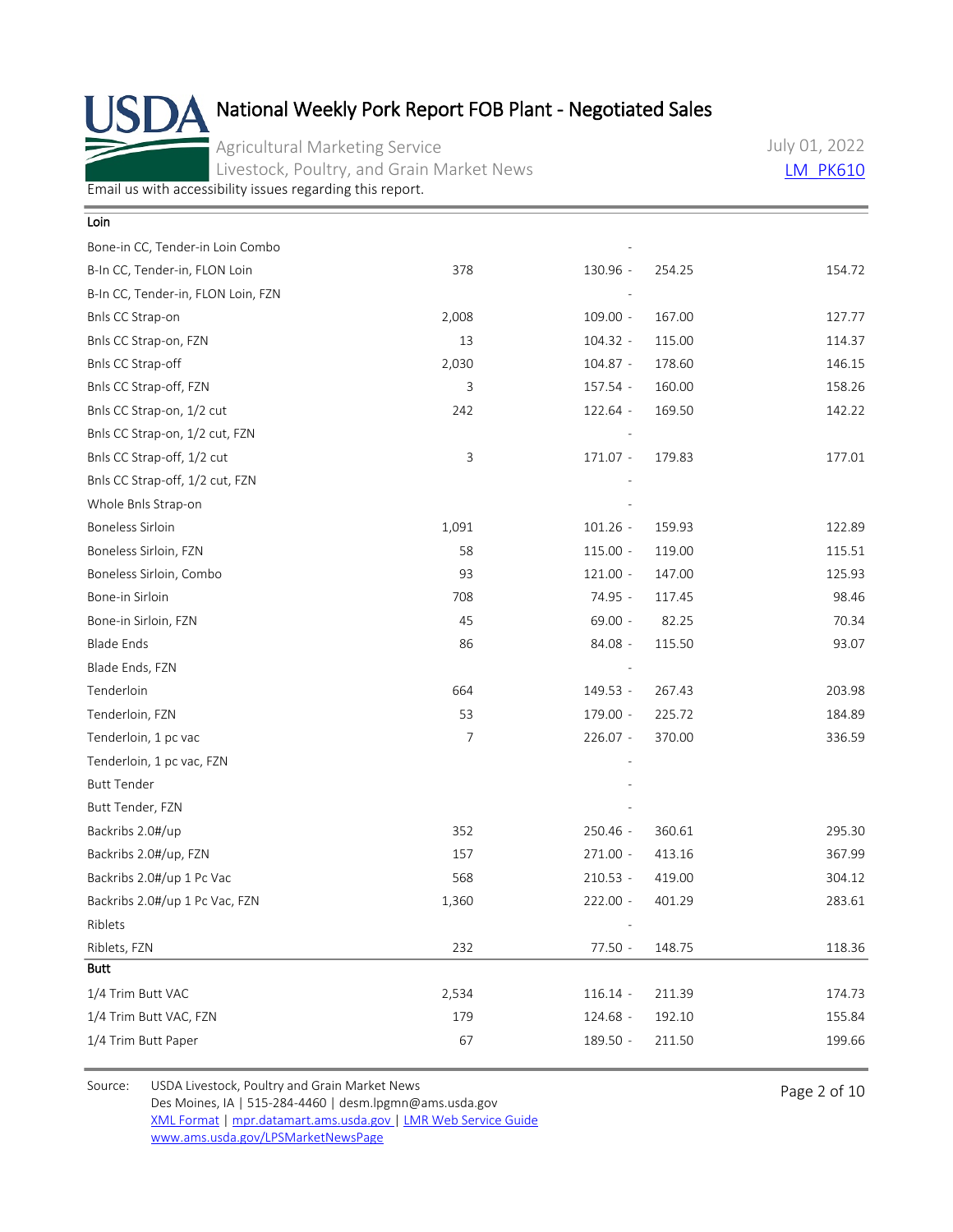Agricultural Marketing Service Livestock, Poultry, and Grain Market News July 01, 2022 **[LM\\_PK610](https://mpr.datamart.ams.usda.gov/ws/report/v1/pork/LM_PK610?filter=%7B%22filters%22:%5B%7B%22fieldName%22:%22Report%20date%22,%22operatorType%22:%22EQUAL%22,%22values%22:%5B%227/1/2022%22%5D%7D%5D%7D)** 

[Email us with accessibility issues regarding this report.](mailto:mpr.lpgmn@ams.usda.gov?subject=508%20Issue)

| Butt                                    |       |            |        |        |
|-----------------------------------------|-------|------------|--------|--------|
| 1/4 Trim Butt Paper, FZN                |       |            |        |        |
| 1/4 Trim Butt Combo                     | 139   | $152.75 -$ | 186.55 | 172.46 |
| 1/4 Trim Butt 1 Pc VAC                  | 222   | $109.00 -$ | 194.00 | 171.51 |
| 1/4 Trim Butt 1 Pc VAC, FZN             | 19    | $128.00 -$ | 135.00 | 130.75 |
| 1/8 Trim Butt Vac                       | 72    | $166.50 -$ | 226.25 | 194.74 |
| 1/8 Trim Butt Vac, FZN                  |       |            |        |        |
| 1/8 Trim Butt Paper                     | 5     | 188.25 -   | 222.25 | 212.57 |
| 1/8 Trim Butt Paper, FZN                |       |            |        |        |
| 1/8 Trim Butt Combo                     | 16    | $171.75 -$ | 189.00 | 177.94 |
| 1/8 Trim Butt 1 Pc VAC                  | 76    | $156.70 -$ | 209.50 | 180.65 |
| 1/8 Trim Butt 1 Pc VAC, FZN             |       |            |        |        |
| 1/4 Trim Steak Ready Butt Vac           | 107   | $162.00 -$ | 203.00 | 195.22 |
| 1/4 Trim Steak Ready Butt Vac, FZN      | 2     | 133.00 -   | 135.00 | 134.54 |
| 1/4 Trim Steak Ready Butt 1 Pc Vac      | 68    | $87.58 -$  | 205.10 | 134.15 |
| 1/4 Trim Steak Ready Butt 1 Pc Vac, FZN |       |            |        |        |
| 1/8 Trim Steak Ready Butt Vac           | 513   | 144.76 -   | 208.61 | 159.51 |
| 1/8 Trim Steak Ready Butt Vac, FZN      | 9     | $123.75 -$ | 133.00 | 127.97 |
| 1/8 Trim Steak Ready Butt 1 Pc Vac      | 1,246 | $146.75 -$ | 211.83 | 187.43 |
| 1/8 Trim Steak Ready Butt 1 Pc Vac, FZN | 7     | 133.00 -   | 135.00 | 133.19 |
| 1/4 Trim Bnls Butt VAC                  | 2,537 | 170.00 -   | 280.00 | 192.93 |
| 1/4 Trim Bnls Butt VAC, FZN             | 117   | 141.99 -   | 197.00 | 162.97 |
| 1/4 Trim Bnls Butt Poly                 | 11    | $215.50 -$ | 229.50 | 223.23 |
| 1/4 Trim Bnls Butt Poly, FZN            | 242   | $152.00 -$ | 186.95 | 160.97 |
| 1/4 Trim Bnls Butt Combo                | 158   | $163.24 -$ | 215.50 | 181.68 |
| 1/4 Trim Bnls Butt 1 Pc VAC             | 38    | 187.00 -   | 251.00 | 215.11 |
| 1/4 Trim Bnls Butt 1 Pc VAC, FZN        | 3     | $144.10 -$ | 149.00 | 146.08 |
| Bnls CT Butt 1 Pc VAC                   | 19    | 299.00 -   | 423.46 | 320.26 |
| Bnls CT Butt 1 Pc VAC, FZN              | 10    | 195.00 -   | 315.78 | 275.83 |
| Picnic                                  |       |            |        |        |
| RS Smoker Trim Picnic Combo             | 708   | $64.00 -$  | 93.50  | 75.75  |
| SS Smoker Trim Picnic VAC               | 1,501 | $67.19 -$  | 129.50 | 89.09  |
| SS Smoker Trim Picnic VAC, FZN          |       |            |        |        |
| SS Smoker Trim Picnic Paper/Poly        | 27    | $104.18 -$ | 118.25 | 109.43 |
| SS Smoker Trim Picnic Paper/Poly, FZN   |       |            |        |        |
| SS Smoker Trim Picnic Combo             | 24    | $80.00 -$  | 84.00  | 83.58  |

Source: USDA Livestock, Poultry and Grain Market News<br>
Page 3 of 10 Des Moines, IA | 515-284-4460 | desm.lpgmn@ams.usda.gov [XML Format](https://mpr.datamart.ams.usda.gov/ws/report/v1/pork/LM_PK610?filter=%7B%22filters%22:%5B%7B%22fieldName%22:%22Report%20date%22,%22operatorType%22:%22EQUAL%22,%22values%22:%5B%227/1/2022%22%5D%7D%5D%7D) | [mpr.datamart.ams.usda.gov](https://mpr.datamart.ams.usda.gov/) | [LMR Web Service Guide](https://www.marketnews.usda.gov/mnp/assets/ls/USDA-LMR-WebService-Client-User-Guide-v1_prod.pdf) [www.ams.usda.gov/LPSMarketNewsPage](https://www.ams.usda.gov/LPSMarketNewsPage)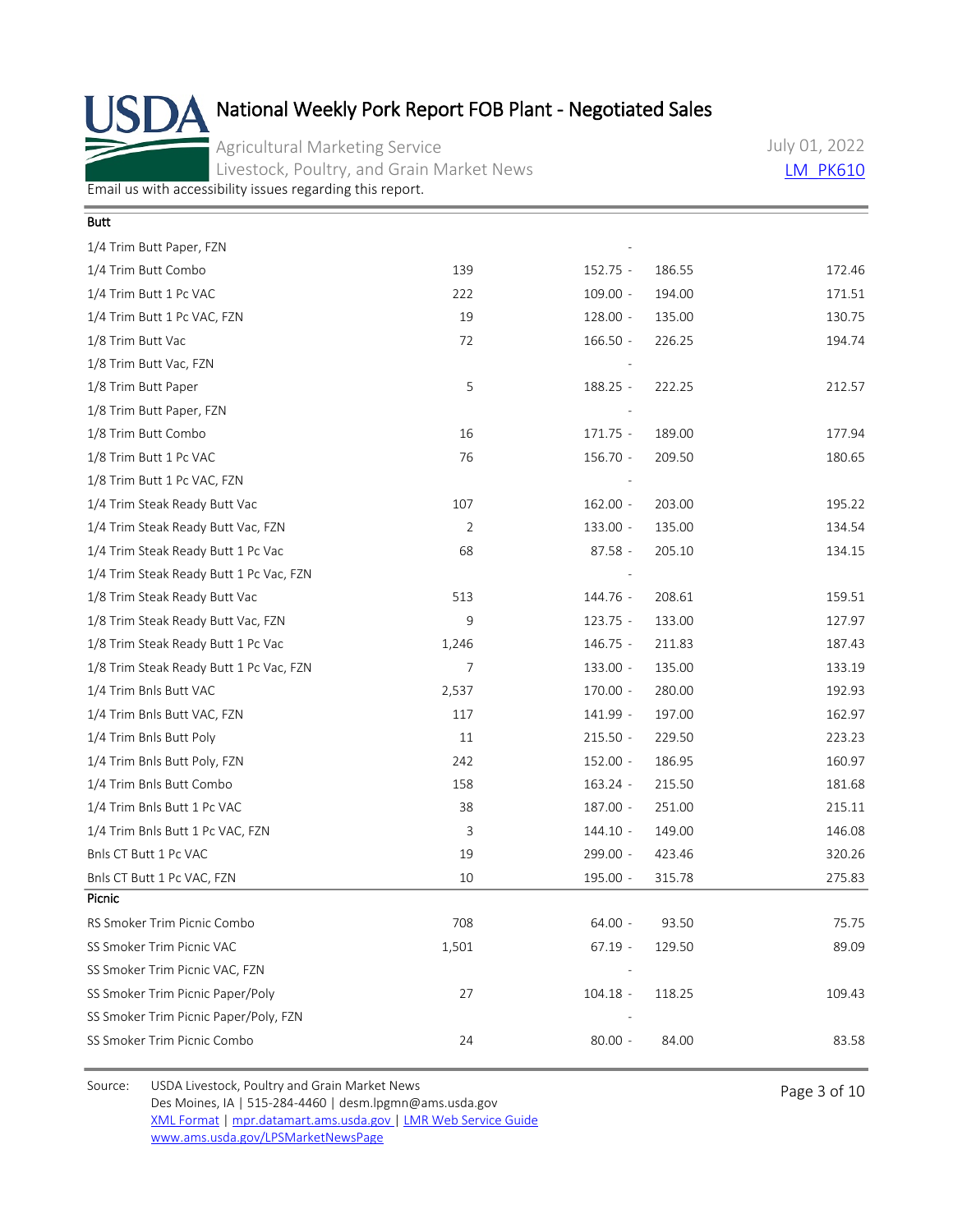Agricultural Marketing Service Livestock, Poultry, and Grain Market News July 01, 2022 **[LM\\_PK610](https://mpr.datamart.ams.usda.gov/ws/report/v1/pork/LM_PK610?filter=%7B%22filters%22:%5B%7B%22fieldName%22:%22Report%20date%22,%22operatorType%22:%22EQUAL%22,%22values%22:%5B%227/1/2022%22%5D%7D%5D%7D)** 

[Email us with accessibility issues regarding this report.](mailto:mpr.lpgmn@ams.usda.gov?subject=508%20Issue)

| Picnic                              |                |            |        |        |
|-------------------------------------|----------------|------------|--------|--------|
| SS Smoker Trim Picnic 1 Pc Vac      | 318            | 75.00 -    | 127.50 | 101.69 |
| SS Smoker Trim Picnic 1 Pc Vac, FZN |                |            |        |        |
| Picnic Cushion Meat Vac             | 1,595          | $108.87 -$ | 169.05 | 130.32 |
| Picnic Cushion Meat Vac, FZN        | 3              | 139.91 -   | 147.80 | 141.23 |
| Picnic Cushion Meat Poly            | 23             | $127.50 -$ | 152.13 | 142.59 |
| Picnic Cushion Meat Poly, FZN       | 211            | $112.00 -$ | 146.20 | 119.41 |
| Picnic Cushion Meat Combo           | 264            | $112.61 -$ | 134.00 | 126.64 |
| Sparerib                            |                |            |        |        |
| Trmd Sparerib - LGT                 | 800            | 173.00 -   | 256.50 | 204.16 |
| Trmd Sparerib - LGT, FZN            | 46             | 179.30 -   | 217.00 | 186.46 |
| Trmd Sparerib - LGT, Poly           | 3              | $218.25 -$ | 258.50 | 234.23 |
| Trmd Sparerib - LGT, Poly, FZN      | 14             | 208.20 -   | 231.00 | 215.38 |
| Trmd Sparerib - LGT Combo           | 33             | 154.50 -   | 214.25 | 182.68 |
| Trmd Sparerib - LGT, 1 PC VAC       | 11             | 208.07 -   | 249.83 | 231.53 |
| Trmd Sparerib - LGT, 1 PC VAC, FZN  | $\overline{4}$ | $168.30 -$ | 179.30 | 171.11 |
| Trmd Sparerib - MED                 | 1,829          | $151.19 -$ | 228.84 | 190.53 |
| Trmd Sparerib - MED, FZN            | 686            | 153.00 -   | 218.04 | 166.41 |
| Trmd Sparerib - MED, Poly           | 31             | 235.18 -   | 249.50 | 240.60 |
| Trmd Sparerib - MED, Poly, FZN      |                |            |        |        |
| Trmd Sparerib - Med Combo           | 116            | $165.00 -$ | 193.00 | 180.27 |
| Trmd Sparerib - MED, 1 PC VAC       | 67             | 159.00 -   | 269.50 | 220.52 |
| Trmd Sparerib - MED, 1 PC VAC, FZN  | 163            | $179.17 -$ | 210.00 | 199.22 |
| St Louis Spareribs, VAC             | 528            | $281.00 -$ | 395.00 | 311.74 |
| St Louis Spareribs, VAC, FZN        | 148            | $275.00 -$ | 385.00 | 318.18 |
| St Louis Spareribs, POLY            | 14             | 338.50 -   | 409.50 | 367.99 |
| St Louis Spareribs, POLY, FZN       | 423            | 306.70 -   | 431.58 | 377.57 |
| St Louis Spareribs, Combo           |                |            |        |        |
| BBQ Style Spareribs, VAC            | 492            | 209.96 -   | 331.50 | 230.01 |
| BBQ Style Spareribs, VAC, FZN       | 3              | $166.30 -$ | 176.30 | 173.06 |
| BBQ Style Spareribs, Poly           | 3              | 313.50 -   | 320.72 | 317.47 |
| BBQ Style Spareribs, Poly, FZN      |                |            |        |        |
| BBQ Style Spareribs, Combo          |                |            |        |        |
| Ham                                 |                |            |        |        |
| 17/dn Ham Combo                     |                |            |        |        |
| 17-20# Trmd Selected Ham            | 148            | $97.20 -$  | 105.50 | 99.36  |
|                                     |                |            |        |        |

Source: USDA Livestock, Poultry and Grain Market News<br>
Page 4 of 10 Des Moines, IA | 515-284-4460 | desm.lpgmn@ams.usda.gov [XML Format](https://mpr.datamart.ams.usda.gov/ws/report/v1/pork/LM_PK610?filter=%7B%22filters%22:%5B%7B%22fieldName%22:%22Report%20date%22,%22operatorType%22:%22EQUAL%22,%22values%22:%5B%227/1/2022%22%5D%7D%5D%7D) | [mpr.datamart.ams.usda.gov](https://mpr.datamart.ams.usda.gov/) | [LMR Web Service Guide](https://www.marketnews.usda.gov/mnp/assets/ls/USDA-LMR-WebService-Client-User-Guide-v1_prod.pdf) [www.ams.usda.gov/LPSMarketNewsPage](https://www.ams.usda.gov/LPSMarketNewsPage)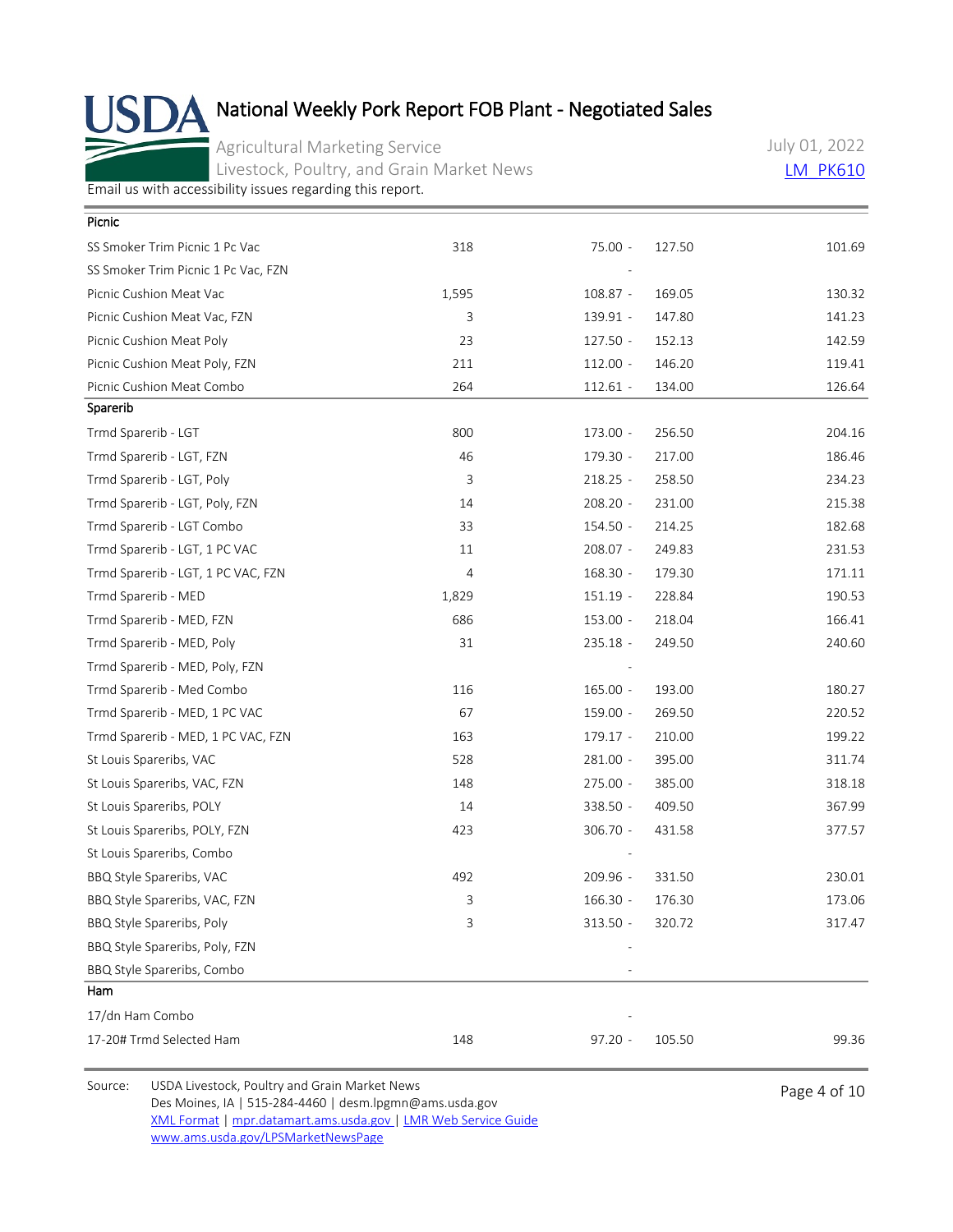Agricultural Marketing Service Livestock, Poultry, and Grain Market News July 01, 2022 **[LM\\_PK610](https://mpr.datamart.ams.usda.gov/ws/report/v1/pork/LM_PK610?filter=%7B%22filters%22:%5B%7B%22fieldName%22:%22Report%20date%22,%22operatorType%22:%22EQUAL%22,%22values%22:%5B%227/1/2022%22%5D%7D%5D%7D)** 

[Email us with accessibility issues regarding this report.](mailto:mpr.lpgmn@ams.usda.gov?subject=508%20Issue)

| Ham                                 |       |            |        |        |
|-------------------------------------|-------|------------|--------|--------|
| 20-23# Trmd Selected Ham            | 500   | $88.00 -$  | 109.00 | 98.76  |
| 23-27# Trmd Selected Ham            | 3,763 | $88.00 -$  | 113.00 | 97.26  |
| 17-20 Ham Boxed                     | 5     | 130.00 -   | 139.00 | 134.98 |
| 17-20 Ham Boxed, FZN                |       |            |        |        |
| 20-23 Ham Boxed                     | 23    | 108.02 -   | 194.46 | 172.92 |
| 20-23 Ham Boxed, FZN                |       |            |        |        |
| 23-27 Ham Boxed                     | 82    | $112.11 -$ | 200.45 | 137.38 |
| 23-27 Ham Boxed, FZN                | 17    | $72.32 -$  | 99.00  | 86.29  |
| 27 & up Bone In Hams Combo          |       |            |        |        |
| 17-20 Boxed Vac Pack                | 35    | $133.75 -$ | 157.50 | 139.22 |
| 17-20 Boxed Vac Pack, FZN           |       |            |        |        |
| 20-23 Hams Sknd/Defatted Boxed      |       |            |        |        |
| 20-23 Hams Sknd/Defatted Boxed, FZN |       |            |        |        |
| Collared Ham Combo                  |       |            |        |        |
| Collared Ham Boxed                  |       |            |        |        |
| Collared Ham Boxed, FZN             |       |            |        |        |
| 3 Muscle Ham to Blue                | 364   | $152.00 -$ | 207.50 | 184.78 |
| 4 Muscle Ham to Blue                | 172   | $177.00 -$ | 227.00 | 218.45 |
| 5 Muscle Ham to Blue                |       |            |        |        |
| 3 Muscle Ham to Blue Boxed          |       |            |        |        |
| 4 Muscle Ham to Blue Boxed          |       |            |        |        |
| 5 Muscle Ham to Blue Boxed          |       |            |        |        |
| Roll Out Ham                        | 23    | 152.70 -   | 195.00 | 161.38 |
| Rollout Ham Bnls Boxed              | 97    | $150.00 -$ | 298.67 | 175.45 |
| Roll Out Hams Rolled & Tied         |       |            |        |        |
| Roll Out Ham Rolled Tied Boxed      | 9     | $220.25 -$ | 310.06 | 262.34 |
| 2pc                                 | 129   | 154.50 -   | 166.13 | 158.71 |
| 2PC Boxed                           |       |            |        |        |
| 2PC Boxed, FZN                      |       |            |        |        |
| Insides                             | 531   | 135.00 -   | 180.20 | 152.80 |
| Outsides                            | 655   | 135.00 -   | 175.00 | 159.46 |
| Knuckles                            | 496   | $131.00 -$ | 209.00 | 151.95 |
| Lite Butt                           | 23    | 144.50 -   | 164.00 | 154.21 |
| Insides (RED) Combo                 | 895   | 149.15 -   | 248.50 | 171.29 |
| Outsides (RED) Combo                | 549   | 149.89 -   | 209.00 | 172.16 |
|                                     |       |            |        |        |

Source: USDA Livestock, Poultry and Grain Market News<br>
Page 5 of 10 Des Moines, IA | 515-284-4460 | desm.lpgmn@ams.usda.gov [XML Format](https://mpr.datamart.ams.usda.gov/ws/report/v1/pork/LM_PK610?filter=%7B%22filters%22:%5B%7B%22fieldName%22:%22Report%20date%22,%22operatorType%22:%22EQUAL%22,%22values%22:%5B%227/1/2022%22%5D%7D%5D%7D) | [mpr.datamart.ams.usda.gov](https://mpr.datamart.ams.usda.gov/) | [LMR Web Service Guide](https://www.marketnews.usda.gov/mnp/assets/ls/USDA-LMR-WebService-Client-User-Guide-v1_prod.pdf) [www.ams.usda.gov/LPSMarketNewsPage](https://www.ams.usda.gov/LPSMarketNewsPage)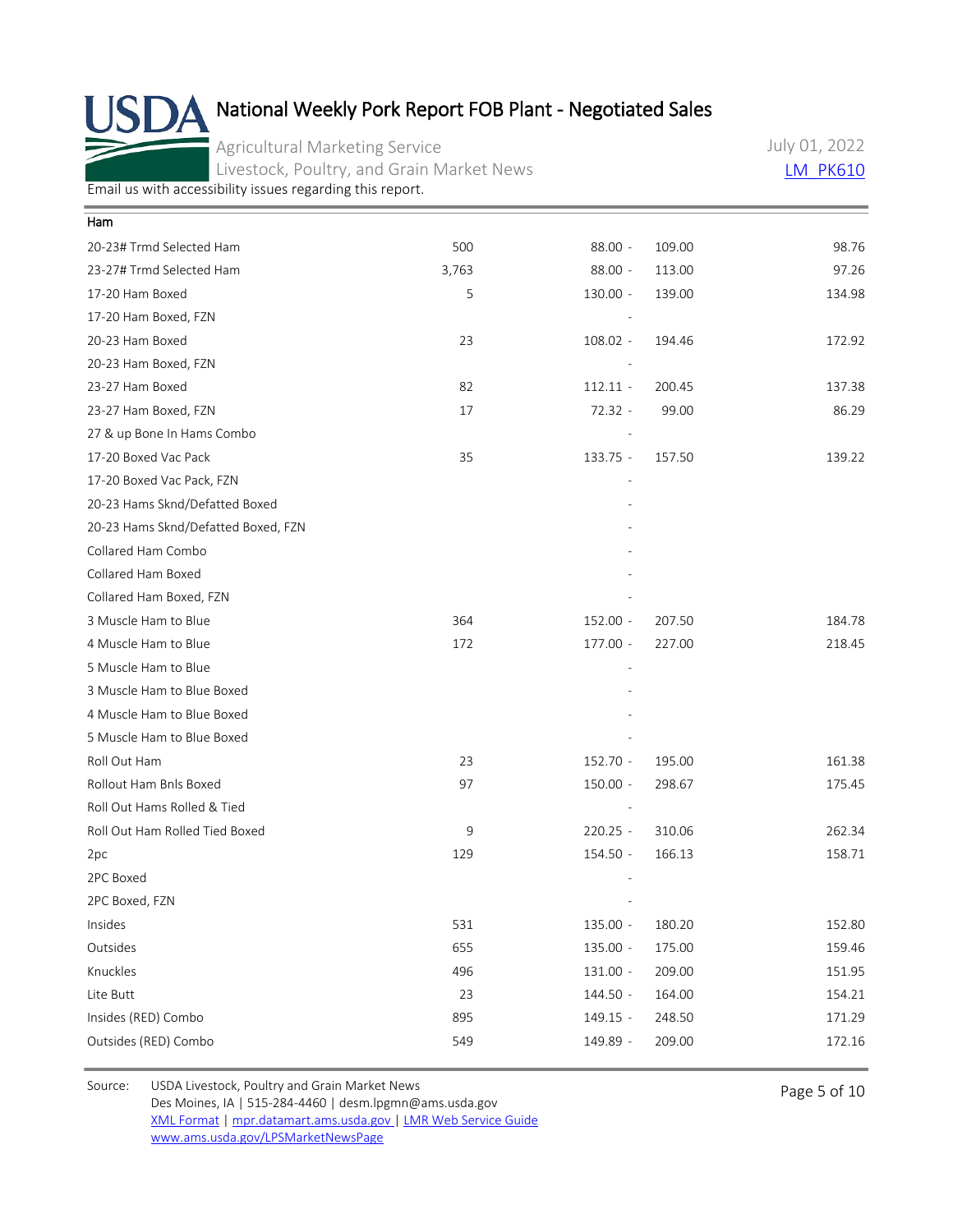Agricultural Marketing Service Livestock, Poultry, and Grain Market News July 01, 2022 **[LM\\_PK610](https://mpr.datamart.ams.usda.gov/ws/report/v1/pork/LM_PK610?filter=%7B%22filters%22:%5B%7B%22fieldName%22:%22Report%20date%22,%22operatorType%22:%22EQUAL%22,%22values%22:%5B%227/1/2022%22%5D%7D%5D%7D)** 

[Email us with accessibility issues regarding this report.](mailto:mpr.lpgmn@ams.usda.gov?subject=508%20Issue)

| Ham                            |     |            |        |        |
|--------------------------------|-----|------------|--------|--------|
| Knuckles (RED) Combo           | 195 | 135.00 -   | 197.50 | 179.66 |
| Lite Butt (RED) Combo          | 12  | $164.77 -$ | 169.64 | 167.21 |
| Inner Shank                    | 50  | 129.50 -   | 152.41 | 135.54 |
| Outer Shank                    | 71  | $100.20 -$ | 136.00 | 115.45 |
| Insides Boxed                  | 12  | $181.00 -$ | 286.50 | 210.55 |
| Outsides Boxed                 |     |            |        |        |
| Knuckles Boxed                 |     |            |        |        |
| Lite Butt Boxed                |     |            |        |        |
| Inner Shank Boxed              | 9   | 174.00 -   | 203.00 | 196.89 |
| Outer Shank Boxed              |     |            |        |        |
| Shanks Bone In                 | 5   | $102.00 -$ | 104.20 | 102.73 |
| Shanks Bone In Boxed           | 12  | 97.00 -    | 250.50 | 166.43 |
| Shanks Bone In Boxed, FZN      | 3   | $90.00 -$  | 105.00 | 99.03  |
| <b>Belly</b>                   |     |            |        |        |
| Derind Belly 7-9#              |     |            |        |        |
| Derind Belly 9-13#             | 445 | 137.00 -   | 228.00 | 179.58 |
| Derind Belly 13-17#            | 934 | 137.00 -   | 255.00 | 171.38 |
| Derind Belly 17-19#            |     |            |        |        |
| Derind Belly 7-9# Boxed        |     |            |        |        |
| Derind Belly 7-9# Boxed, FZN   |     |            |        |        |
| Derind Belly 9-13# Boxed       | 52  | 229.30 -   | 360.00 | 290.28 |
| Derind Belly 9-13# Boxed, FZN  |     |            |        |        |
| Derind Belly 13-17# Boxed      | 9   | 230.50 -   | 253.00 | 248.55 |
| Derind Belly 13-17# Boxed, FZN |     |            |        |        |
| Derind Belly 17-19# Boxed      |     |            |        |        |
| Derind Belly 17-19# Boxed, FZN |     |            |        |        |
| Skin-on Belly 8-10#            | 5   | 178.50 -   | 195.50 | 186.31 |
| Skin-on Belly 10-12#           |     |            |        |        |
| Skin-on Belly 12-14#           | 10  | 175.00 -   | 196.50 | 182.62 |
| Skin-on Belly 14-16#           | 27  | 159.18 -   | 216.50 | 191.14 |
| Skin-on Belly 16-18#           | 34  | $168.00 -$ | 207.00 | 190.82 |
| Skin-on Belly 18-20#           |     |            |        |        |
| Skin-on Belly 20-25#           |     |            |        |        |
| Skin-on Belly 8-10# Boxed      |     |            |        |        |
| Skin-on Belly 8-10# Boxed, FZN |     |            |        |        |
|                                |     |            |        |        |

Source: USDA Livestock, Poultry and Grain Market News<br>
Page 6 of 10 Des Moines, IA | 515-284-4460 | desm.lpgmn@ams.usda.gov [XML Format](https://mpr.datamart.ams.usda.gov/ws/report/v1/pork/LM_PK610?filter=%7B%22filters%22:%5B%7B%22fieldName%22:%22Report%20date%22,%22operatorType%22:%22EQUAL%22,%22values%22:%5B%227/1/2022%22%5D%7D%5D%7D) | [mpr.datamart.ams.usda.gov](https://mpr.datamart.ams.usda.gov/) | [LMR Web Service Guide](https://www.marketnews.usda.gov/mnp/assets/ls/USDA-LMR-WebService-Client-User-Guide-v1_prod.pdf) [www.ams.usda.gov/LPSMarketNewsPage](https://www.ams.usda.gov/LPSMarketNewsPage)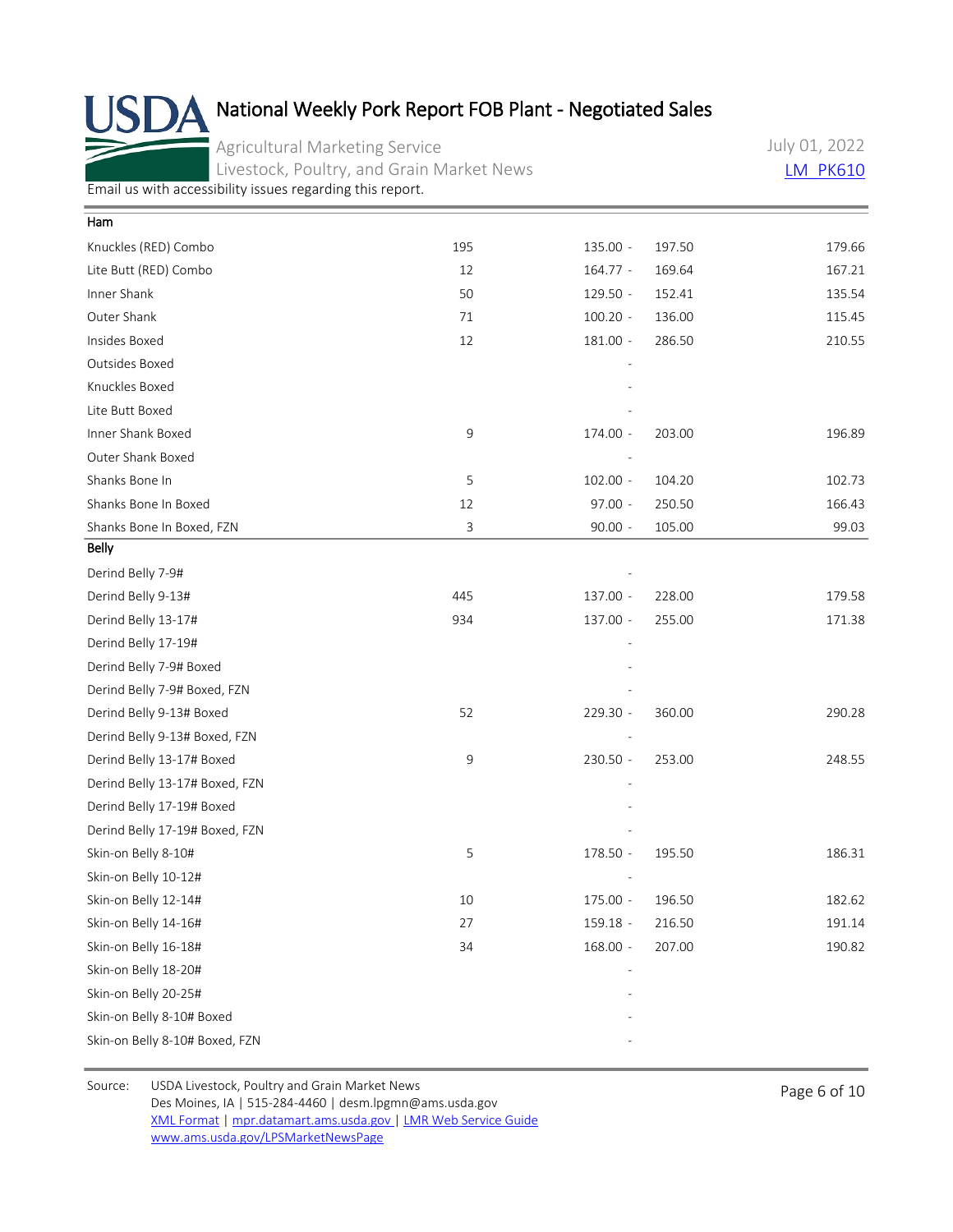Agricultural Marketing Service Livestock, Poultry, and Grain Market News July 01, 2022 **[LM\\_PK610](https://mpr.datamart.ams.usda.gov/ws/report/v1/pork/LM_PK610?filter=%7B%22filters%22:%5B%7B%22fieldName%22:%22Report%20date%22,%22operatorType%22:%22EQUAL%22,%22values%22:%5B%227/1/2022%22%5D%7D%5D%7D)** 

[Email us with accessibility issues regarding this report.](mailto:mpr.lpgmn@ams.usda.gov?subject=508%20Issue)

| Belly                              |       |            |        |        |
|------------------------------------|-------|------------|--------|--------|
| Skin-on Belly 10-12# Boxed         | 513   | $190.00 -$ | 350.00 | 245.83 |
| Skin-on Belly 10-12# Boxed, FZN    | 288   | 195.00 -   | 240.00 | 198.30 |
| Skin-on Belly 12-14# Boxed         | 59    | $190.21 -$ | 288.68 | 222.18 |
| Skin-on Belly 12-14# Boxed, FZN    |       |            |        |        |
| Skin On Belly 14-16# Boxed         |       |            |        |        |
| Skin On Belly 14-16# Boxed, FZN    |       |            |        |        |
| Skin On Belly 16-18# Boxed         |       |            |        |        |
| Skin On Belly 16-18# Boxed, FZN    |       |            |        |        |
| Jowl                               |       |            |        |        |
| Skinned Combo                      | 121   | $69.00 -$  | 105.00 | 76.83  |
| Skinned Boxed                      | 5     | $113.25 -$ | 153.50 | 129.58 |
| Skinned Boxed, FZN                 | 238   | 78.00 -    | 156.17 | 89.44  |
| Skin On Combo                      | 64    | $51.07 -$  | 80.00  | 63.39  |
| Skin-On Boxed                      |       |            |        |        |
| Skin-On Boxed, FZN                 |       |            |        |        |
| Trim                               |       |            |        |        |
| 42% Trim Combo                     | 634   | $63.00 -$  | 127.50 | 76.59  |
| 65% Trim Combo                     |       |            |        |        |
| 72% Trim Combo                     | 2,362 | 77.66 -    | 131.75 | 100.18 |
| 85% Trim Combo                     |       |            |        |        |
| 42% Trim Boxed                     | 38    | $81.00 -$  | 130.00 | 101.61 |
| 42% Trim Boxed, FZN                | 128   | 64.66 -    | 148.00 | 76.71  |
| 65% Trim Boxed                     |       |            |        |        |
| 72% Trim Boxed                     | 71    | 99.00 -    | 150.00 | 128.13 |
| 72% Trim Boxed, FZN                | 177   | $102.00 -$ | 178.00 | 111.58 |
| 85% Trim Boxed                     |       |            |        |        |
| Picnic Meat Combo Cushion Out      | 855   | $102.63 -$ | 147.00 | 119.20 |
| Picnic Meat Boxed Cushion Out      | 114   | $124.11 -$ | 175.00 | 139.83 |
| Picnic Meat Boxed Cushion Out, FZN | 190   | $109.00 -$ | 163.27 | 116.97 |
| Picnic Meat Combo Cushion In       | 88    | $116.00 -$ | 166.50 | 129.64 |
| Picnic Meat Boxed Cushion In       | 21    | 139.00 -   | 147.12 | 143.04 |
| Picnic Meat Boxed Cushion In, FZN  | 60    | $109.00 -$ | 138.00 | 124.64 |
| Trim w/Trace Combo                 | 297   | 46.85 -    | 100.00 | 79.38  |
| Trim w/Trace Boxed                 |       |            |        |        |
| Trim w/Trace Boxed, FZN            |       |            |        |        |

Source: USDA Livestock, Poultry and Grain Market News<br>
Page 7 of 10 Des Moines, IA | 515-284-4460 | desm.lpgmn@ams.usda.gov [XML Format](https://mpr.datamart.ams.usda.gov/ws/report/v1/pork/LM_PK610?filter=%7B%22filters%22:%5B%7B%22fieldName%22:%22Report%20date%22,%22operatorType%22:%22EQUAL%22,%22values%22:%5B%227/1/2022%22%5D%7D%5D%7D) | [mpr.datamart.ams.usda.gov](https://mpr.datamart.ams.usda.gov/) | [LMR Web Service Guide](https://www.marketnews.usda.gov/mnp/assets/ls/USDA-LMR-WebService-Client-User-Guide-v1_prod.pdf) [www.ams.usda.gov/LPSMarketNewsPage](https://www.ams.usda.gov/LPSMarketNewsPage)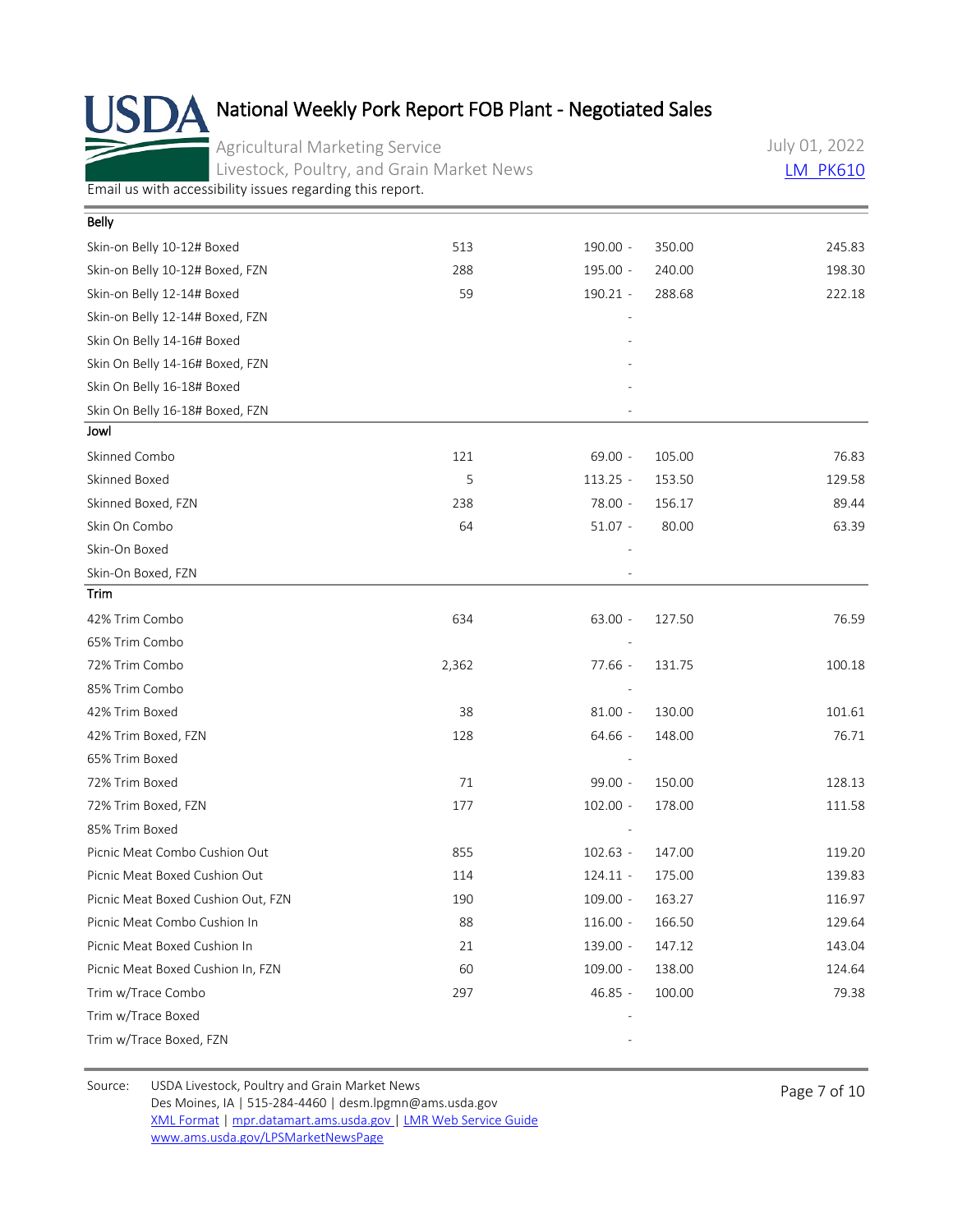Agricultural Marketing Service Livestock, Poultry, and Grain Market News July 01, 2022 **[LM\\_PK610](https://mpr.datamart.ams.usda.gov/ws/report/v1/pork/LM_PK610?filter=%7B%22filters%22:%5B%7B%22fieldName%22:%22Report%20date%22,%22operatorType%22:%22EQUAL%22,%22values%22:%5B%227/1/2022%22%5D%7D%5D%7D)** 

[Email us with accessibility issues regarding this report.](mailto:mpr.lpgmn@ams.usda.gov?subject=508%20Issue)

| Trim                              |     |            |        |        |
|-----------------------------------|-----|------------|--------|--------|
| Blade Meat Combo                  | 8   | $130.00 -$ | 142.50 | 139.34 |
| <b>Blade Meat Boxed</b>           | 14  | $140.00 -$ | 145.50 | 143.94 |
| Blade Meat Boxed, FZN             | 35  | $118.00 -$ | 153.69 | 133.30 |
| 72% Ham Trim Combo                | 158 | $94.05 -$  | 130.88 | 119.07 |
| 72% Ham Trim Boxed                |     |            |        |        |
| 90% Ham Trim Combo                | 107 | 132.80 -   | 157.50 | 145.07 |
| Variety                           |     |            |        |        |
| Untrimmed Neckbones Gas           | 18  | 77.00 -    | 102.42 | 97.24  |
| Untrimmed Neckbones Gas, FZN      |     |            |        |        |
| Trimmed Neckbones Gas             | 147 | $40.00 -$  | 122.39 | 90.54  |
| Trimmed Neckbones Gas, FZN        |     |            |        |        |
| Trimmed Neckbones Poly            | 270 | $61.50 -$  | 84.00  | 71.89  |
| Trimmed Neckbones Poly, FZN       | 131 | $36.74 -$  | 91.46  | 46.09  |
| Untrimmed Neckbones Poly          | 61  | $60.00 -$  | 97.25  | 79.38  |
| Untrimmed Neckbones Poly, FZN     | 33  | $30.00 -$  | 60.75  | 33.99  |
| Trimmed Neckbones Combo           | 326 | $30.00 -$  | 52.89  | 37.32  |
| Untrimmed Neckbones Combo         | 159 | $32.00 -$  | 77.50  | 50.12  |
| Breast Bones Poly                 |     |            |        |        |
| Breast Bones Poly, FZN            | 7   | $82.50 -$  | 92.85  | 85.98  |
| Brisket Bones, Full Cut, 10#      |     |            |        |        |
| Brisket Bones, Full Cut, 10#, FZN |     |            |        |        |
| Brisket Bones, Full Cut, 30#      | 3   | $95.00 -$  | 100.00 | 96.67  |
| Brisket Bones, Full Cut, 30#, FZN | 128 | $88.00 -$  | 150.00 | 117.67 |
| Brisket Bones, Full Cut, Combo    |     |            |        |        |
| Tails, Poly                       |     |            |        |        |
| Tails, Poly, FZN                  | 119 | $65.95 -$  | 160.42 | 86.60  |
| Tails, Gas                        |     |            |        |        |
| Tails, Gas, FZN                   |     |            |        |        |
| Tails, Combo                      | 82  | $62.50 -$  | 120.75 | 90.39  |
| Front Feet, Poly                  | 18  | 137.16 -   | 192.00 | 176.45 |
| Front Feet, Poly, FZN             | 290 | $50.00 -$  | 173.70 | 90.80  |
| Front Feet, Combo                 | 4   | $67.50 -$  | 93.35  | 80.44  |
| Front Feet, Gas                   |     |            |        |        |
| Front Feet, Gas, FZN              |     |            |        |        |
| Hind Feet, Poly                   |     |            |        |        |

Source: USDA Livestock, Poultry and Grain Market News<br>
Page 8 of 10 Des Moines, IA | 515-284-4460 | desm.lpgmn@ams.usda.gov [XML Format](https://mpr.datamart.ams.usda.gov/ws/report/v1/pork/LM_PK610?filter=%7B%22filters%22:%5B%7B%22fieldName%22:%22Report%20date%22,%22operatorType%22:%22EQUAL%22,%22values%22:%5B%227/1/2022%22%5D%7D%5D%7D) | [mpr.datamart.ams.usda.gov](https://mpr.datamart.ams.usda.gov/) | [LMR Web Service Guide](https://www.marketnews.usda.gov/mnp/assets/ls/USDA-LMR-WebService-Client-User-Guide-v1_prod.pdf) [www.ams.usda.gov/LPSMarketNewsPage](https://www.ams.usda.gov/LPSMarketNewsPage)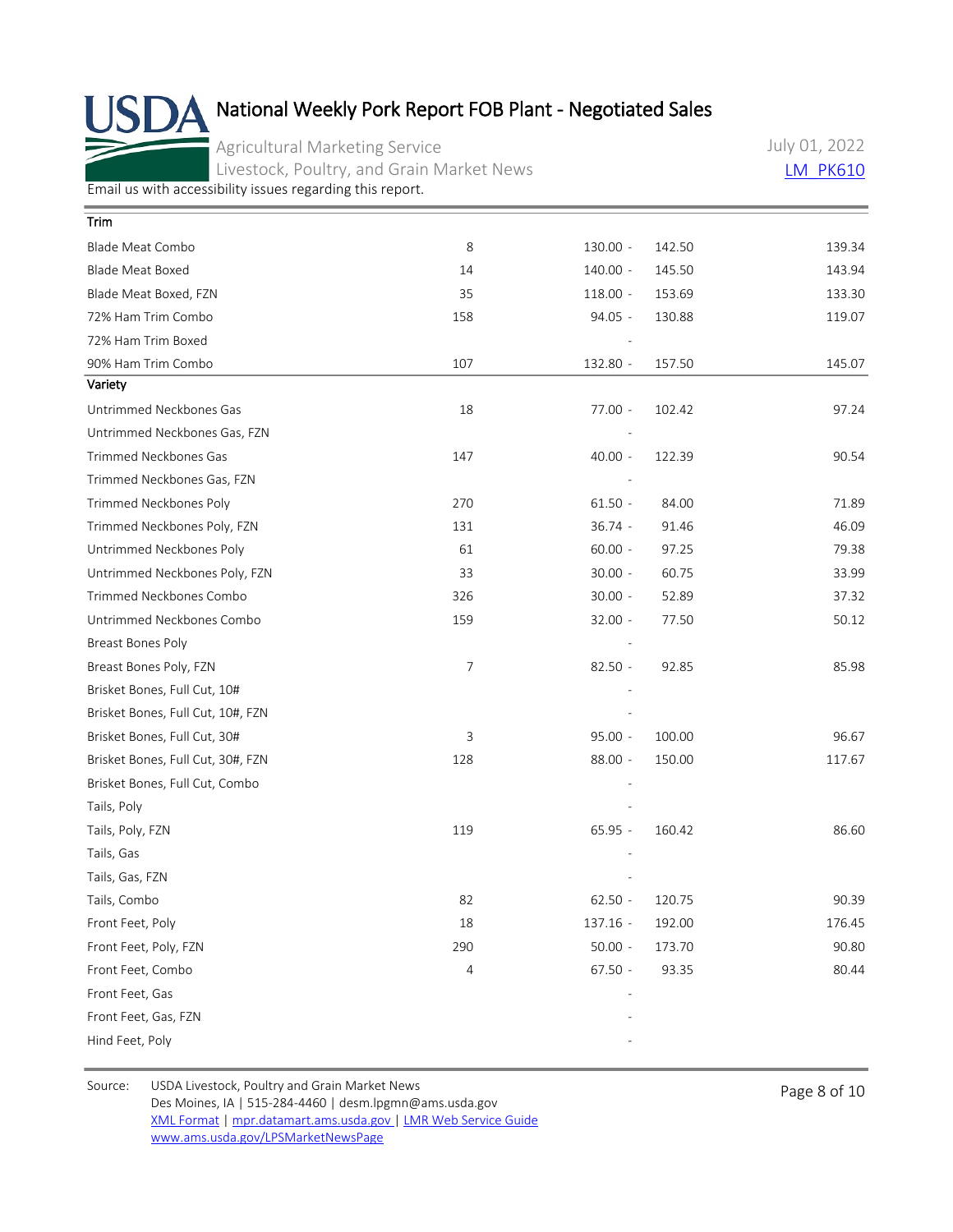Agricultural Marketing Service Livestock, Poultry, and Grain Market News July 01, 2022 **[LM\\_PK610](https://mpr.datamart.ams.usda.gov/ws/report/v1/pork/LM_PK610?filter=%7B%22filters%22:%5B%7B%22fieldName%22:%22Report%20date%22,%22operatorType%22:%22EQUAL%22,%22values%22:%5B%227/1/2022%22%5D%7D%5D%7D)** 

[Email us with accessibility issues regarding this report.](mailto:mpr.lpgmn@ams.usda.gov?subject=508%20Issue)

| Variety                                 |        |            |        |        |
|-----------------------------------------|--------|------------|--------|--------|
| Hind Feet, Poly, FZN                    | 289    | $32.00 -$  | 159.50 | 70.01  |
| Hind Feet, Combo                        |        |            |        |        |
| Hocks, Picnic, Poly                     | 5      | $103.68 -$ | 117.68 | 112.40 |
| Hocks, Picnic, Poly, FZN                | 21     | 48.99 -    | 70.10  | 60.52  |
| Hocks, Picnic, Gas                      |        |            |        |        |
| Hocks, Picnic, Gas, FZN                 |        |            |        |        |
| Hocks, Picnic, Combo                    | 79     | 43.64 -    | 72.50  | 51.63  |
| Front Feet, Split, Gas                  |        |            |        |        |
| Front Feet, Split, Gas, FZN             |        |            |        |        |
| Front Feet, Split, Poly                 |        |            |        |        |
| Front Feet, Split, Poly, FZN            | 20     | $83.00 -$  | 159.50 | 127.29 |
| Al (Added Ingreds)                      |        |            |        |        |
| Al 1/4 Trimmed Loin VAC                 |        |            |        |        |
| AI 1/4 Trimmed Loin VAC, FZN            |        |            |        |        |
| Al 1/8 Trimmed Loin VAC                 | 34     | 131.00 -   | 146.25 | 134.89 |
| AI 1/8 Trimmed Loin VAC, FZN            |        |            |        |        |
| Al Bone-in CC, Tender-in Loin, VAC      |        |            |        |        |
| Al Bone-in CC, Tender-in Loin, VAC, FZN |        |            |        |        |
| Al Bnls CC Strap On                     | 98     | 134.75 -   | 201.00 | 145.65 |
| AI Bnls CC Strap On, FZN                |        |            |        |        |
| AI Bnls CC Strap Off                    | 414    | 143.50 -   | 195.00 | 148.59 |
| AI Bnls CC Strap Off, FZN               |        |            |        |        |
| Al Bnls CC Strap-on, 1/2 cut            |        |            |        |        |
| AI Bnls CC Strap-on, 1/2 cut, FZN       |        |            |        |        |
| Al Bnls CC Strap-off, 1/2 cut           |        |            |        |        |
| AI Bnls CC Strap-off, 1/2 cut, FZN      |        |            |        |        |
| Al Boneless Sirloin                     | 371    | 128.00 -   | 168.00 | 132.99 |
| AI Boneless Sirloin, FZN                |        |            |        |        |
| Al Bone-in Sirloin                      |        |            |        |        |
| Al Bone-in Sirloin, FZN                 |        |            |        |        |
| AI Blade Ends                           |        |            |        |        |
| AI Blade Ends, FZN                      |        |            |        |        |
| Al Tenderloin                           | 10     | 249.00 -   | 253.00 | 249.22 |
| AI Tenderloin, FZN                      |        |            |        |        |
| Al Tenderloin, 1 pc vac                 | $10\,$ | $213.75 -$ | 253.00 | 243.50 |
|                                         |        |            |        |        |

Source: USDA Livestock, Poultry and Grain Market News<br>
Page 9 of 10 Des Moines, IA | 515-284-4460 | desm.lpgmn@ams.usda.gov [XML Format](https://mpr.datamart.ams.usda.gov/ws/report/v1/pork/LM_PK610?filter=%7B%22filters%22:%5B%7B%22fieldName%22:%22Report%20date%22,%22operatorType%22:%22EQUAL%22,%22values%22:%5B%227/1/2022%22%5D%7D%5D%7D) | [mpr.datamart.ams.usda.gov](https://mpr.datamart.ams.usda.gov/) | [LMR Web Service Guide](https://www.marketnews.usda.gov/mnp/assets/ls/USDA-LMR-WebService-Client-User-Guide-v1_prod.pdf) [www.ams.usda.gov/LPSMarketNewsPage](https://www.ams.usda.gov/LPSMarketNewsPage)